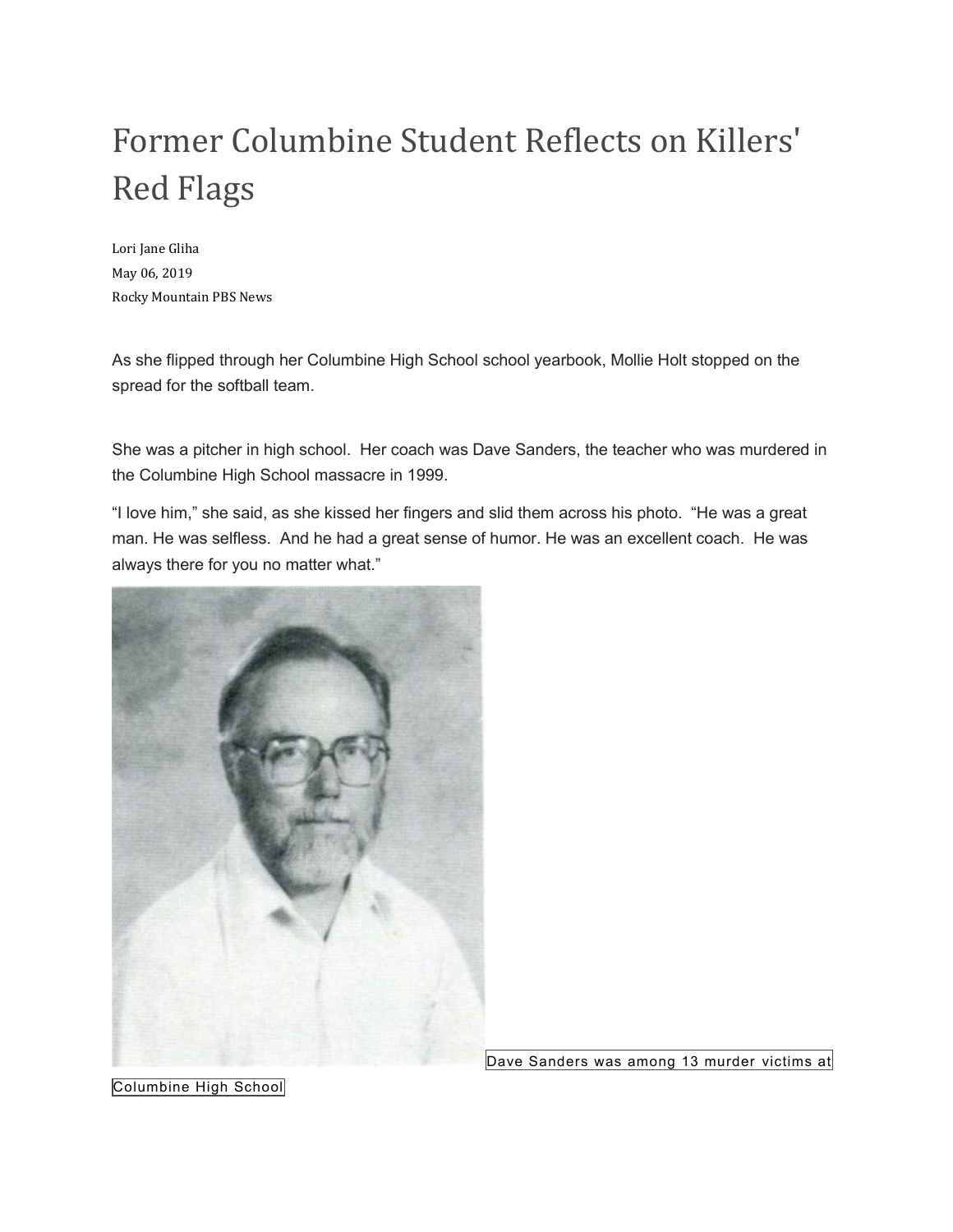She turned a few more pages and landed on the photograph of one of the killers, a boy she had been friendly with in her classes.

"I see blackness around this. That's what I see, and this to me is a very ugly picture," she said.

Twenty years after the shooting, Holt is reflecting on her loss and what may have been warning signs from the killers that went unnoticed. For example, one of the Columbine shooters seemed to be obsessed with her father's lethal military experiences in Vietnam.

"Now that I think about it, the questions that he asked me and my dad had nothing to do with his time in the Vietnam War or his role in the military," she remembered. "It was just kind of morbid questions, and it just seemed odd...I guess back then, I just didn't see it. But now I do."



Mollie Holt was the pitcher on her high school softball team under coach Dave Sanders

A recent Department of Justice-supported [analysis of 51 averted school shootings](https://ric-zai-inc.com/Publications/cops-w0871-pub.pdf) found peers were most likely to discover and report plans of an attack and were crucial to shutting them down.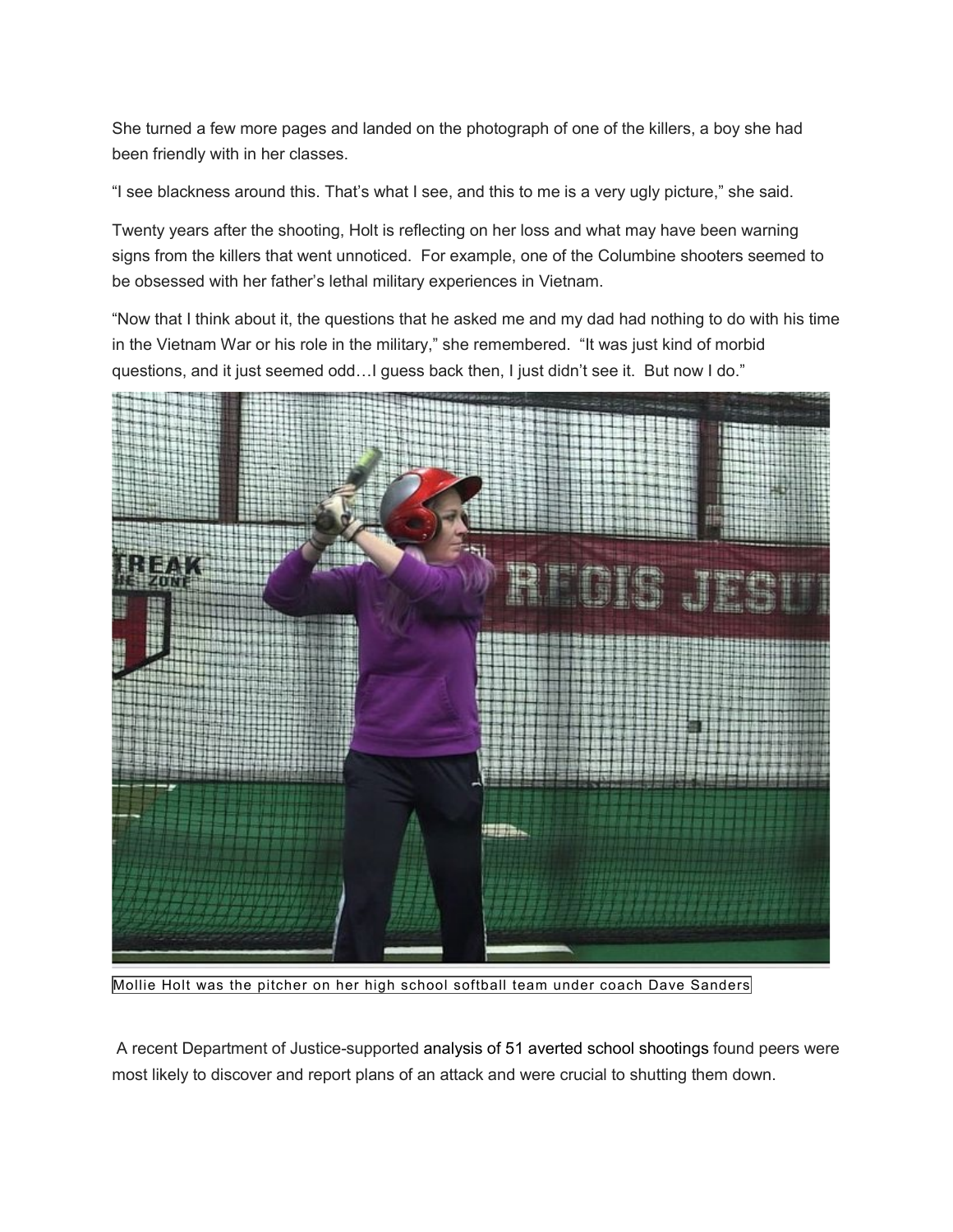A 2002 Secret Service study found at least one other person knew the shooter was thinking about a possible attack 81 percent of the time.

"When they told us (who the killers were) I couldn't believe it because I had so many classes with the two individuals," Holt said. "It felt like a combination of someone punched me in the gut, and it felt like I was falling – like I jumped off a building."

While Holt said she didn't recognize any red flags at the time, Randy Brown, whose son, Brooks, had been friends with the attackers at various times throughout his childhood, said he warned authorities about one of the shooters long before the attack.

He filed a police report, alerting detectives that one of the shooters had been building pipe bombs and making death threats against his son on a website. Brown said the police failed to investigate thoroughly.



Randy Brown shares the police files he has collected over the years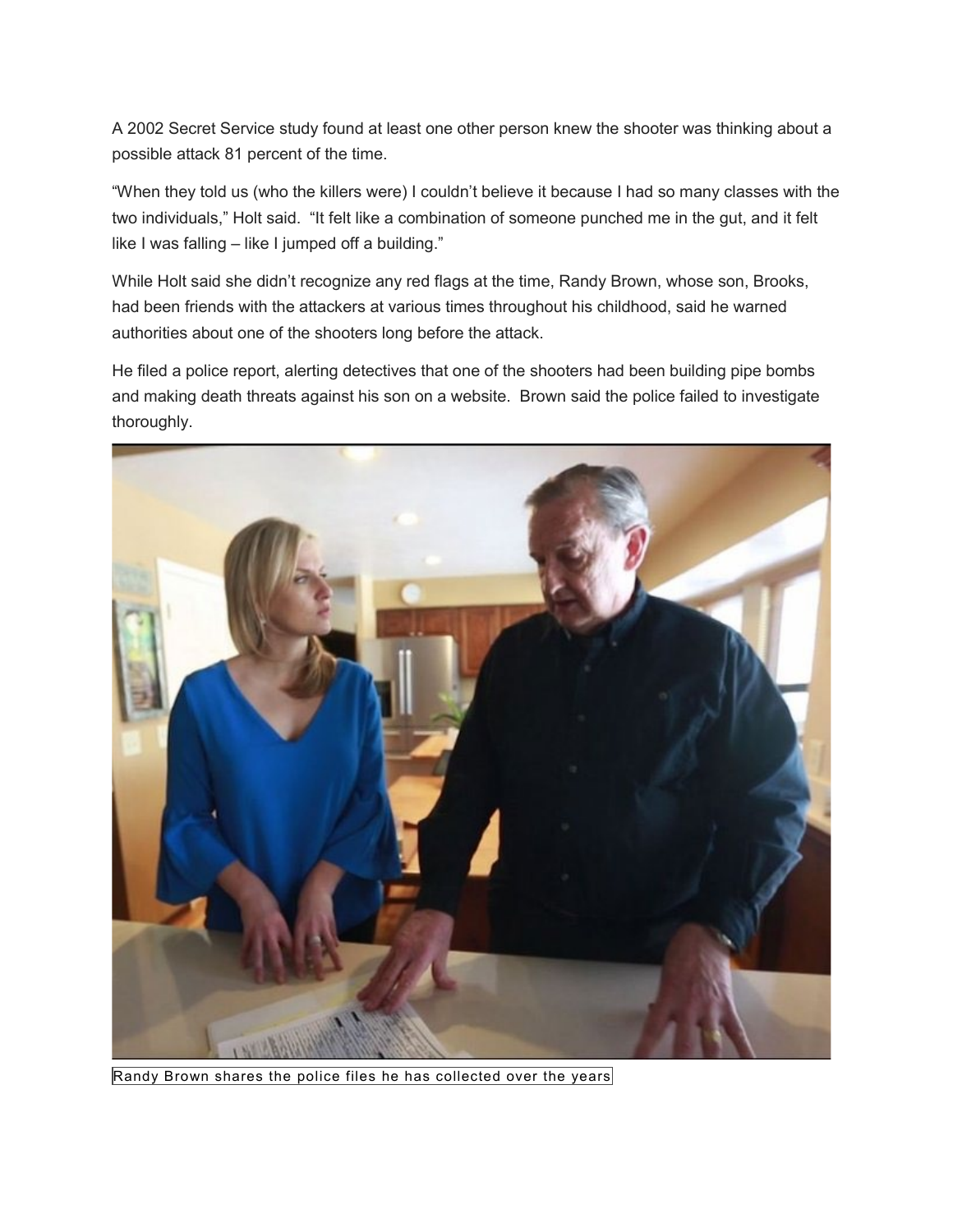"People lost children here, and they were killed for no reason at all. It could have been stopped," he cried. "Every time there's a school shooting, we think about it, and we know our involvement…and sorry still that...they're doing nothing to stop school shootings now. The methods they're using aren't working."

Dr. Peter Langman, a psychologist who studies multi-victim, premeditated school shootings, teaches educators how to spot the warning signs and how to get police involved pre-emptively, before a crime is committed.

"I think writings are very important because so often the shooters have foreshadowed what they were going to do, not only in personal journals or web pages, but even in the assignments they've handed into teachers," Langman said.



Dr. Peter Langman teaches CO educators about warning signs

While there are various factors that can influence a school shooter, Langman said he believes most killers who commit a school rampage fit into three categories: psychotic, where they have lost touch with reality; psychopathic, where they cannot feel empathy; or those who suffered trauma.

A majority of attackers also had a history of being treated for one or more mental health issues, including depression, according to a [National Police Foundation study](https://ric-zai-inc.com/Publications/cops-w0870-pub.pdf) on which Langman consulted.